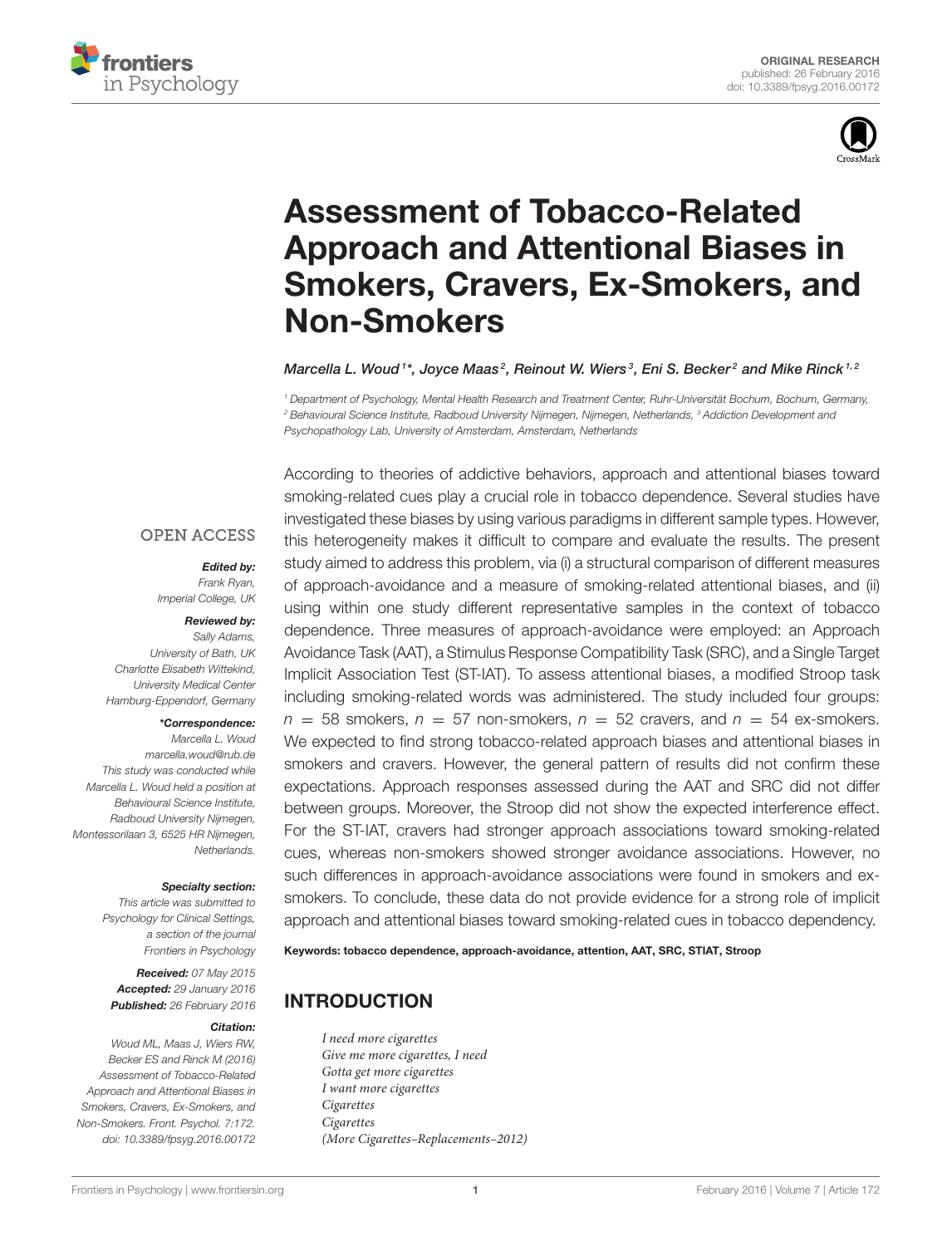The inability to control drug use is a hallmark symptom of a drug addiction (Diagnostic Statistical Manual of Mental Disorders; DSM-5; 2013). Smoking, for example, represents such an addictive behavior, and it is considered one of the most difficult addictions to break. According to the World Health Organization (WHO) report in 2008, tobacco smoking causes 5.4 million deaths per year, and it remains the leading preventable cause of death worldwide (World Health Organization, [2008\)](#page-10-0). Furthermore, research also showed that smoking increases the risk of engaging in other addictive behaviors [\(Merrill et al., 1999;](#page-10-1) [Creemers et al., 2009\)](#page-9-0). Hence, it is not surprising that there is a growing interest to elucidate the motivational and reward mechanisms underlying this destructive behavior.

According to dual process models of addiction (e.g., Deutsch and Strack, [2006;](#page-9-1) [Wiers et al., 2007;](#page-10-2) [Gladwin et al., 2011;](#page-9-2) for critical discussion see [Gladwin and Figner, 2014\)](#page-9-3), addictive behaviors can be understood best as the output of two distinct types of processes. On the one hand, reflective processes with limited (cognitive) capacity involve processes that are slower, more deliberate and explicit. On the other hand, impulsive processes do not require limited (cognitive) capacity and involve processes that are fast and automatic. It has been suggested that the latter processes are particularly involved in emotional and motivational aspects of behavior. Such dual process models of addiction posit that addictive behaviors are the result of an imbalance between these two processes, i.e., there is no cooperative interplay: There are easily activated, drugoriented impulsive processes, in combination with relatively slow reflective processes that are not strong enough to control or regulate the impulsive process. Furthermore, and in line with the incentive-sensitization-theory of [Robinson and Berridge \(1993,](#page-10-3) [2003,](#page-10-4) [2008\)](#page-10-5), dual process models of addiction hypothesize that the impulsive processes become sensitized with repeated drug use. Drug-related cues acquire incentive salience, which results in an activation of the mesolimbic dopamine system and an increase in dopamine levels. As a consequence of this neurological chain, the brain "interprets" drug-related cues as rewarding cues, and therefore prepares the corresponding motivational state, i.e., an approach action tendency, aimed at consuming the drug of interest. From an information processing perspective, this explains behavioral phenomena such as attentional and approach biases for drug-related cues: Due to the incentive salience of these cues, they automatically capture an individual's attention and activate approach-related behaviors.

Over the last decades, there has been a surge of interest in tobacco-related information processing biases (for an overview and meta-analysis, see e.g., [Waters and Sayette, 2006;](#page-10-6) Field and Cox, [2008;](#page-9-4) [Rooke et al., 2008\)](#page-10-7). Such investigations are important from a theoretical but also from a clinical perspective: On the one hand, such studies can test specific hypotheses derived from models of addiction, and on the other hand, these studies can advance our understanding of factors related to the high number of relapse in tobacco dependence. For example, [Waters et al.](#page-10-8) [\(2003\)](#page-10-8) found that smokers who showed a greater attentional bias for smoking-related words were more likely to lapse in the short-term.

Before summarizing studies investigating tobacco-related approach biases, an important distinction has to be made. This distinction concerns the operationalization of approach biases, namely whether they are operationalized as symbolic or actual motor responses. Regarding the assessment of symbolic motor responses, the Stimulus-Response Compatibility (SRC, Mogg et al., [2003\)](#page-10-9) task has been used to assess symbolic tobacco-related approach biases. During the SRC, participants are instructed to move a manikin figure toward (approach) or away (avoidance) from, for example, smoking-related or neutral pictures. The time needed to initiate the manikin's approach and avoidance movements serves as the dependent variable. Studies employing the SRC showed that smokers are faster to approach than to avoid smoking-related cues (e.g., [Mogg et al., 2003,](#page-10-9) [2005;](#page-10-10) [Bradley et al.,](#page-9-5) [2004,](#page-9-5) [2008;](#page-9-6) [Thewissen et al., 2007\)](#page-10-11). Regarding the assessment of actual motor responses, the Approach-Avoidance Task (AAT; [Rinck and Becker, 2007\)](#page-10-12) is a suitable paradigm. Indeed, it also has been used to assess tobacco-related approach biases. During the AAT, participants are instructed to pull (approach) and to push (avoidance) a joystick in response to, for example, smokingrelated or neutral pictures, that appear on the computer screen. Here, the time needed to execute the push and pull movements serve as the dependent variable. Most AATs apply an indirect task version. That is, the instructions do not ask participants to respond to the pictures' content. Instead, participants are required to respond to an unrelated feature such as the pictures' orientation or format. The advantage of such an indirect task version is that participants respond to a stimulus feature that is independent of the stimulus dimension that the task aims to assess, which disguises the research question and makes the use of response strategies less likely [\(Rinck and Becker, 2007\)](#page-10-12). In the context of tobacco dependence, the AAT is a rather novel paradigm, and to the best of our knowledge, only three studies have employed the AAT so far (but for more AAT studies in the context of alcohol dependency, see e.g., [Palfai and Ostafin, 2003;](#page-10-13) [Wiers et al., 2010,](#page-10-14) [2011;](#page-10-15) [Eberl et al., 2013;](#page-9-7) [Kersbergen et al., 2015\)](#page-10-16). The study by [Wiers C. E. et al. \(2013\)](#page-10-17), examined tobacco-related approach biases in heavy smokers, non-smokers, and ex-smokers. Results showed that heavy smokers were faster to approach smoking-related pictures compared to non-smokers and exsmokers. Moreover, this approach bias was correlated with levels of craving. The study by [Machulska et al. \(2015\)](#page-10-18) compared smokers to non-smokers, and found that smokers, unlike nonsmokers, exhibited an approach bias toward smoking-related pictures compared to food-related control pictures (see also [Larsen et al., 2014\)](#page-10-19). Finally, according to results of [Watson et al.](#page-10-20) [\(2013\)](#page-10-20), tobacco-related approach biases can also be conditional. They tested a group of deprived cigarette smokers and found that the bias assessed at baseline was associated with participants' level of craving. After the baseline assessment, half of the participants were allowed to smoke a cigarette. These participants reported a reduction in craving but an increase in approach bias.

Beyond the studies examining actual and symbolic tobaccorelated approach biases, there are also studies targeting tobaccorelated approach associations. Word categorization tasks such as the Implicit Association Test (IAT; [Greenwald et al., 1998\)](#page-9-8)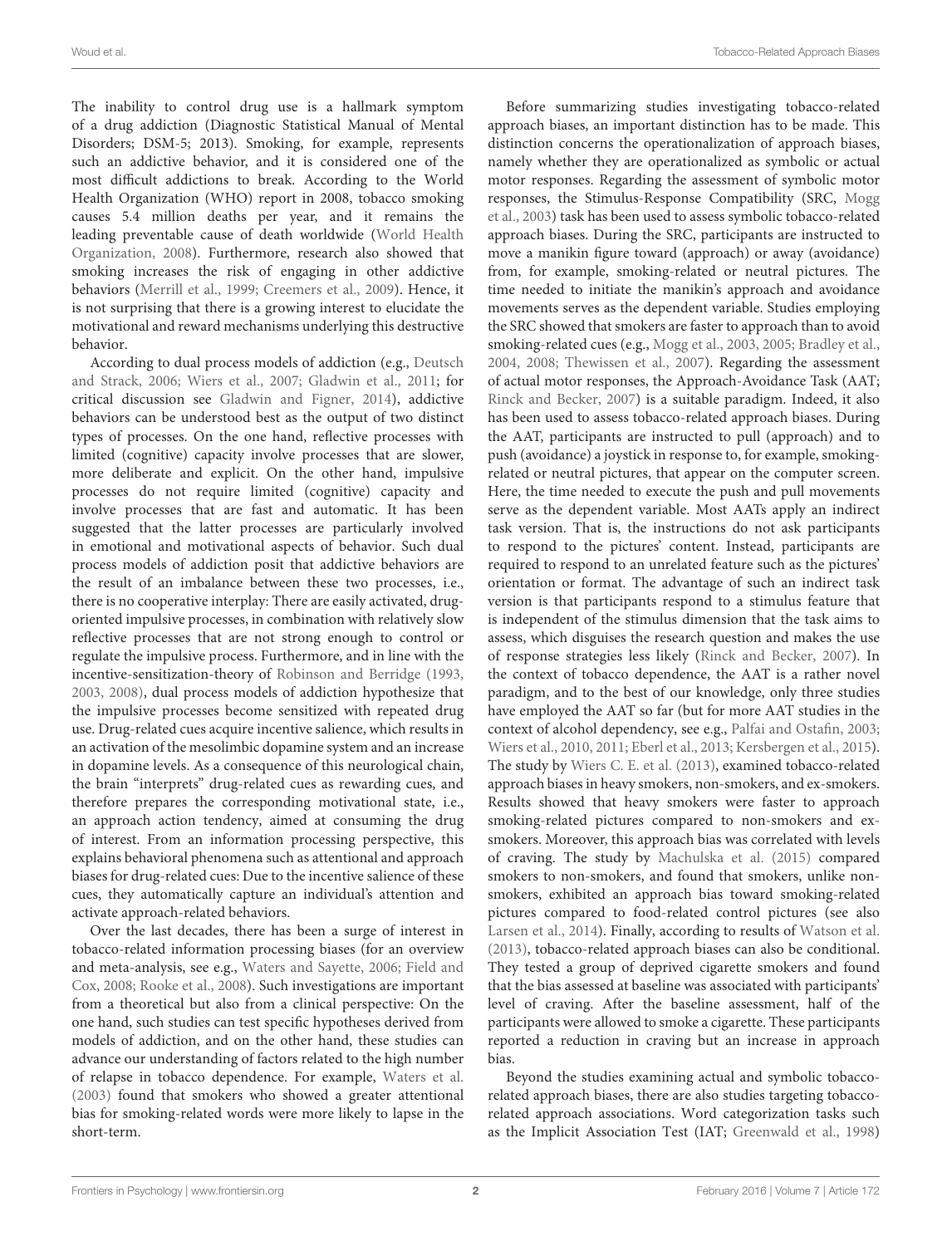have been employed in this type of research. During the IAT, participants simultaneously categorize target stimuli (e.g., smoking-related vs. control stimuli) and attribute words (e.g., approach- or avoidance-related words) as fast as possible into the appropriate superordinate category. The difference in reaction times between the possible combinations (e.g., smoking-related stimuli and approach attributes share the same response key, and neutral stimuli and avoidance-related words share the same response key) is assumed to reflect whether smoking is associated more strongly with either attribute category, with relatively fast responses reflecting relatively strong associations. The study by [De Houwer et al. \(2006\)](#page-9-9) examined such associations and found that smokers indeed had stronger approach- than avoidancerelated tobacco associations, respectively. However, most of the IAT studies compared general positive vs. negative smokingrelated associations, and here the evidence is less clear (e.g., [Swanson et al., 2001;](#page-10-21) [Sherman et al., 2003;](#page-10-22) [Huijding et al., 2005\)](#page-10-23).

Regarding tobacco-related attentional biases, several studies found that smokers are slower to respond to smoking-related pictures (visual probe task) and words (Stroop task), compared to neutral pictures or words (visual probe task: e.g., [Mogg et al.,](#page-10-9) [2003,](#page-10-9) [2005;](#page-10-10) [Bradley et al., 2008;](#page-9-6) Stroop task: e.g., [Munafò et al.,](#page-10-24) [2003,](#page-10-24) [2005;](#page-10-25) [Larsen et al., 2014;](#page-10-19) and for a meta-analysis, see [Cox et al., 2006\)](#page-9-10). There is also evidence which further specifies these findings. Results of [Mogg and Bradley \(2002\)](#page-10-26) showed a positive correlation between smoking-related attentional biases and daily cigarette consumption. Moreover, [Wertz and Sayette](#page-10-27) [\(2001\)](#page-10-27) found a greater Stroop interference in participants who were told that they were allowed to smoke during the study, compared to those who were told they were not allowed to smoke. Finally, smoking-related attentional biases seem to be related to levels of self-reported craving [\(Zack et al., 2001;](#page-10-28) Mogg and Bradley, [2002\)](#page-10-26), and increase after participants have been deprived of smoking [\(Cox et al., 2006\)](#page-9-10). For example, using a visual probe task, [Field et al. \(2004\)](#page-9-11) found that deprived smokers maintained their gaze toward smoking-related cues compared to neutral cues.

In summary, there is evidence showing that tobacco dependency is characterized by smoking-related approach and attentional biases. Despite the importance of these findings, however, there are two significant limitations: First, within previous studies, only a limited number of groups have been compared. Second, previous studies employed only a limited number of tasks. This heterogeneity makes it difficult to compare and evaluate these studies, particularly in relation to the underlying theory. The present study aimed to address this problem via (i) a structural comparison of different measures of approach-avoidance and the most commonly used paradigm to assess attentional biases (i.e., the Stroop), and (ii) using within one study different representative samples in the context of tobacco dependence. To assess smokingrelated approach avoidance biases, three different measures were used: the Approach Avoidance Task (AAT), the Stimulus Response Compatibility Task (SRC), and a Single Target Implicit Association Test (STIAT; [Wigboldus et al., 2004\)](#page-10-29). Given the fact that smoking does not have an inherently meaningful contrast category (such as, for example, alcohol vs. soft drinks), we chose to use a STIAT instead of an IAT. The AAT and SRC used pictorial stimuli (smoking-related and matched control pictures), the STIAT used word stimuli (targets: smokingrelated words, attributes: approach avoidance words). A modified Stroop including smoking-related words was administered to assess tobacco-related attentional biases. Finally, we also assessed explicit attitudes toward smoking and levels of craving over the course of the study. The study included four groups: smokers, cravers, ex-smokers, and non-smokers. Following the predictions of theories of addictive behaviors and the existing empirical evidence in this context, our main hypothesis was to find strong tobacco-related approach and attentional biases in smokers and cravers, compared to ex-smokers and non-smokers. Moreover, we expected that tobacco-related approach and attentional biases would be correlated positively across smokers, cravers, and ex-smokers.

## METHODS

## **Participants**

A total of 232 students from Radboud University (NL) were tested ( $M<sub>age</sub>$ : 22.36, SD = 3.2, 158 females). Within this group, there were  $n = 59$  smokers,  $n = 59$  non-smokers,  $n = 56$  cravers, and  $n = 58$  ex-smokers. The selection criteria were as follows: Smokers were included if they were smoking at least six cigarettes a day for at least 2 months. The same criteria applied for cravers. In order to avoid craving, smokers were instructed to smoke a cigarette prior to the study. However, cravers were instructed to not smoke for 6 h prior to the study. The group of non-smokers included individuals who had never smoked a cigarette or a joint. Ex-smokers were included if they had stopped smoking at least 6 months earlier and had smoked a minimum of six cigarettes a day while actively smoking. Prior to the analyses, 11 participants were excluded: Two non-smokers (one because of technical problems during testing and another who was actually smoking once in a while), four cravers (one did not smoke six or more cigarettes a day, one was tested too early and thus did not crave for 6 h, and two did not comply with the rule to not smoke for 6 h prior to the study), four ex-smokers and one smoker (technical problems during testing), leaving a total sample of  $N = 221$  ( $n = 58$ ) smokers,  $n = 57$  non-smokers,  $n = 52$  cravers, and  $n = 54$ ex-smokers)<sup>[1](#page-2-0)</sup>.

# **Materials**

## Self-Report Measures

#### **Fagerström test for nicotine dependence (FTND)**

The FTND [\(Heatherton et al., 1991\)](#page-10-30) is a self-report measure assessing the degree of nicotine dependence. It contains six items, e.g., "How many cigarettes per day do you smoke?" "How soon after waking do you smoke your first cigarette?" The higher the FTND sum score, the higher participants' level of dependence.

### **Explicit attitudes toward smoking**

To assess explicit attitudes toward smoking, participants were asked to evaluate eight adjective pairs (e.g., smoking is

<span id="page-2-0"></span><sup>&</sup>lt;sup>1</sup>Please note that there are additional missing data for the self-report measures and reaction time data due to technical problems during testing.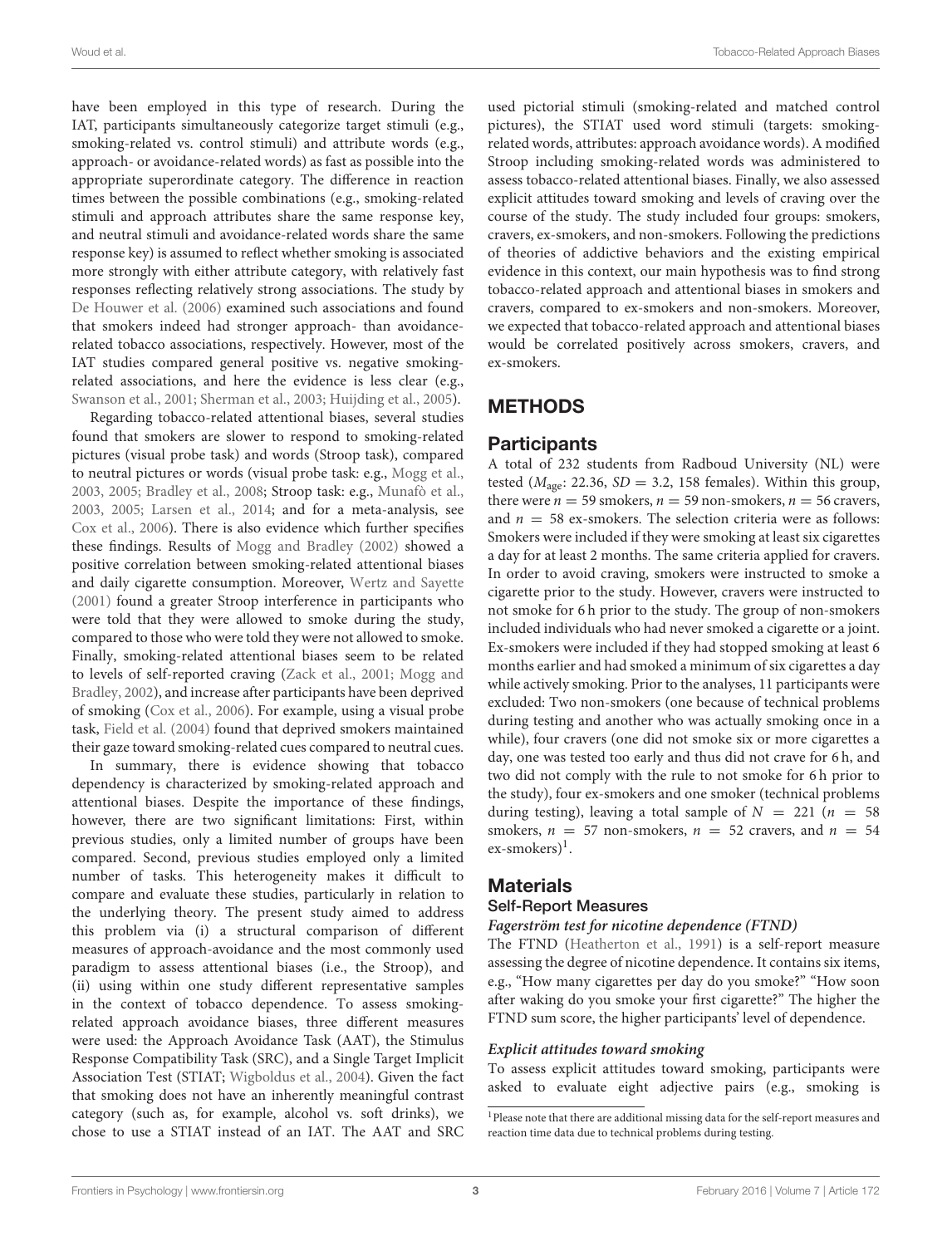"good–bad," "sociable–unsociable," "sexy–unsexy") on a 7-point scale (see [Huijding et al., 2005;](#page-10-23) [Huijding and de Jong, 2006\)](#page-10-31).

#### **Pictorial stimuli**

The pictorial stimuli included 20 smoking-related pictures and 20 matched control pictures (for examples, see Supplementary Material). These 40 pictures were divided across two sets, i.e., set A and B, each containing 10 smoking-related pictures and the corresponding 10 matched control pictures.

#### **Approach avoidance task (AAT)**

During the AAT [\(Rinck and Becker, 2007\)](#page-10-12), participants responded to pictures presented on the computer screen by approaching and avoiding them using a joystick. The joystick was positioned in front of the computer screen, tightly fastened to the table. The instructions said that all pictures were tilted either slightly to the left or right, and that the tilt determined whether the pictures had to be pulled (approach movement) or pushed (avoidance movement; for a similar procedure, see [Cousijn et al., 2011\)](#page-9-12). Within each of the four participants groups, half of the participants pulled left-tilted and pushed right-tilted pictures, whereas the other half pushed left-tilted and pulled right-tilted pictures. Participants initiated each trial by pressing a button of the joystick with their index finger while holding the joystick in the central position. When the picture appeared, participants had to decide quickly whether the picture was tilted to the left or to the right, and had to respond according to their instructions. During pushing, the pictures became smaller, whereas they became larger during pulling. This zoom supported the approach-avoidance effect visually. Moreover, participants were instructed to "pull the joystick toward themselves," and to "push it away from them." Via these instructions, the movements' reference point was the participant's body. This disambiguated the movements, and labeled them as clear and unambiguous approach or avoidance movements. After pushing or pulling the joystick all the way into the right direction, participants had to bring it back to the central position and start the next trial. Pictures disappeared only when the joystick was pulled or pushed in the correct direction and when the joystick was pulled or pushed by an angle of 30 degrees.

The AAT started with a practice block during which two practice pictures were pushed and pulled 10 times each. After that, 160 assessment trials followed, including 10 smokingrelated pictures and 10 matched control pictures. The assessment was divided into two blocks of 80 trials each. Within each block, the smoking-related pictures and matched control pictures were pushed and pulled four times each [i.e.,  $(4 \times 10)+(4 \times 10)$  =  $80 \times 2 = 160$  trials in total].

#### **Stimulus response compatibility task (SRC)**

In each trial of the SRC task [\(Mogg et al., 2003\)](#page-10-9), a picture appeared in the center of the screen. In addition, a manikin figure was displayed either below or above the picture. Participants were instructed to move the manikin figure either toward or away from the picture by making use of the keys "2" (manikin moved downwards) and "8" (manikin moved upwards) on the numeric part of the keyboard. There were two blocks with two different stimulus-response assignments: One block required participants to move the manikin toward smokingrelated pictures (approach movement) and to move the manikin away from control pictures (avoidance movement), whereas the other block required participants to move the manikin away from smoking-related pictures and toward control pictures. For the sake of brevity, the following terms will be used to describe these two different stimulus-response assignments: compatible block: manikin approaches smoking-related pictures and avoids control pictures; incompatible block: manikin avoids smokingrelated pictures and approaches control pictures. The latency between picture onset and the participant's response served as the dependent variable. All participants completed both blocks. However, the order of blocks was counterbalanced: Within each of the four participants groups, half of the participants started with the compatible block and then completed the incompatible block, whereas the other half started with the incompatible block and then completed the compatible block. Within each block, the manikin appeared below the picture in 50% of the trials, and above the picture in the other 50%. When the manikin appeared below the picture, 50% of the trials required a down response, whereas the other 50% required an up response, and the same was true when the manikin appeared above the picture. The manikin position and picture type varied randomly over trials.

The SRC started with a practice block during which the manikin approached one picture four times and also avoided one picture four times. After that, 160 assessment trials followed, including 10 smoking-related pictures and 10 matched control pictures. The assessment was divided in two blocks of 80 trials each. Within each block, the smoking-related pictures and matched control pictures were approached and avoided four times each [i.e.,  $(4 \times 10) + (4 \times 10) = 80 \times 2 = 160$  trials in total].

#### **Single target implicit association test (STIAT)**

The STIAT [\(Wigboldus et al., 2004\)](#page-10-29) consisted of a complete sequence of five blocks: (a) attribute discrimination, (b) practice combined block, (c) first combined block, (d) practice reversed combined block, and (e) reversed combined block. Each block started with instructions describing the discrimination category and the assignment of the response keys (left vs. right). The procedure started with (a) the attribute discrimination block, in which participants had to sort words that belonged to two categories, namely approach or avoidance. Participants were asked to press one key in response to approach-related words, and the other key in response to avoidance-related words (i.e., either key "A" on the very left part of the keyboard or key "6" on the numeric part of the keyboard). The stimuli in this block consisted of six approach-related attribute words and six avoidance-related attribute words. Words were presented one after another in a fixed random order. In the second block, six smoking-related target words were also presented. Participants therefore practiced the combined block (b). There were two different response assignments: one assignment required participants to categorize smoking-related target words with the same key as approach-related attribute words. The other assignment required participants to categorize smoking-related target words with the same key as avoidance-related attribute words. For the sake of brevity, the following terms will be used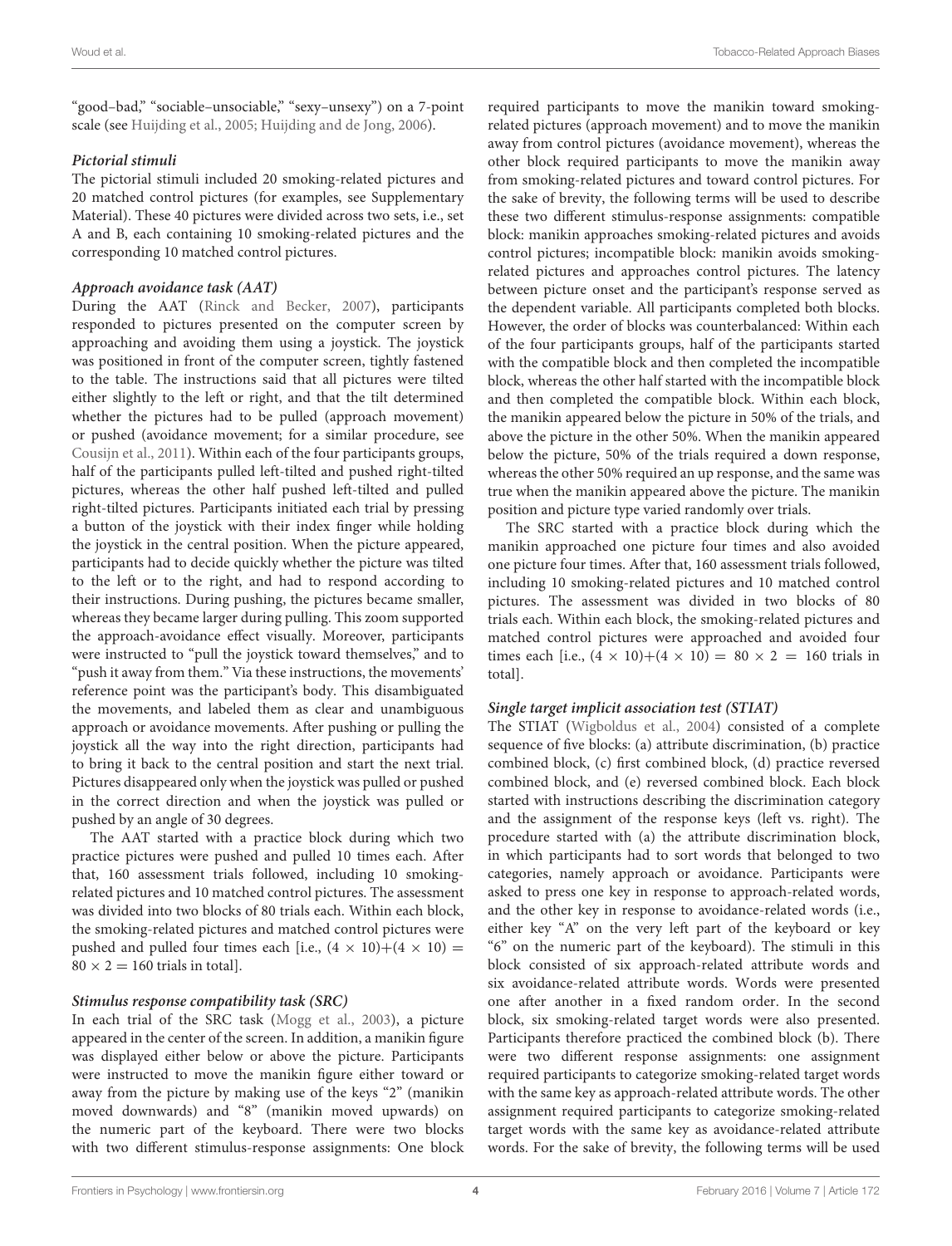to describe these two response assignments: compatible block: smoking-related targets and approach-related attributes shared the same response key; incompatible block: smoking-related targets and avoidance-related attributes shared the same response key. The combined practice block included 24 trials: The six target words were presented once, the six attribute words that required the same response were also shown once, and the six words that required the opposite response key were presented 12 times. Because targets were assigned to only one key during combined blocks, there are fewer responses on the opposite key. Hence, to balance this mismatch of responses by the left and right key, attributes assigned to the opposite side of the targets were presented twice as often, resulting in an equal number of left and right key responses in each of the combined blocks. The key-assignment was counterbalanced within each of the four participant groups: Half of the participants were told to press the left key ("A" key) in response to all targets, and the other half were told to press the right key ("6" key) in response to all targets. Moreover, we controlled for the sequence of the combined blocks: Within each of the four participants groups, half of the participants started with the compatible block and then completed the incompatible block, whereas the other half started with the incompatible block and then completed the compatible block.

After the practice trials, the actual combined block followed (c). This block included 72 trials: The six target words were presented three times (18 trials), the six attribute words which required the same response were also shown three times (18 trials), and the six words which required the opposite response were presented six times each (36 trials). Next, participants practiced the reversal of the response assignment for target words (d). That is, participants who had pressed the approach key in response to smoking-related targets now had to respond with the avoidance key, the other half of the participants vice versa. This combined reversed practice block also consisted of 24 trials: The six target words were presented once, the six attribute words that required the same response were also shown once, and the six words that required the opposite response were presented 12 times each. Finally, the actual reversed combined block followed (e). This block included 72 trials again: The six target words were presented three times, the six attribute words which required the same response were also shown three times, and the six words which required the opposite response were presented six times. During each trial, reminder labels (appropriate category names positioned in the top left and top right corner of the screen) remained visible. Within each block, stimuli appeared in the same fixed random order for each participant. After incorrect responses, a red "X" appeared in the center of the screen. Given the high numbers of German students at Radboud University, we had two STIATs; a Dutch and a German version.

#### **Emotional stroop**

During this task, participants categorized word stimuli according to their print color. The stimuli were presented on cards. There were five print colors: white, blue, red, green, and yellow. There were three types of cards. All participants started with the practice card. Here, meaningless colored strings of "XXX" were presented. After that, the smoke card or the neutral card was presented (randomized). On the smoke card, eight smoking-related words were shown (e.g., cigarette, smoke, cigar). These words differed from the smoking-related words used during the STIAT. On the neutral card, eight household-related words were shown (e.g., towel, broom, spoon). The order of the smoke and the neutral card was random. All cards contained 40 stimuli each, i.e., eight stimuli distributed across five columns. Each card appeared on the screen after a mouse click initiated by the experimenter. As soon as the participant had named the last word's print color, the experimenter clicked again and the card disappeared. Reaction times were saved on the computer, for each card separately, and these reaction times were used in the analyses. Participants' errors were recorded by the experimenter, who was blind to the type of card that was presented. Given the high numbers of German students at Radboud University, we used a German and a Dutch Stroop version.

#### **Procedure**

Participants were tested individually in separate testing cubicles. After having signed informed consent, participants' level of carbon monoxide (CO) was assessed by means of the piCO+ smokelyzer (Bedfont Scientific, Kent, England). For smokers, CO levels were assessed 10 min after they had smoked their cigarette. Next, smokers, cravers and ex-smokers answered a question about their level of craving ("How strong is your urge to smoke a cigarette right now?") using a scale from  $0 (=$  no urge) to 100 (= strong urge). Moreover, smokers and cravers had to indicate how many cigarettes they would smoke on a normal day. Exsmokers were asked to indicate this for the time they were still smoking. Then, the four computer tasks followed. There were two orders and this was counterbalanced: Within each of the four participants groups, half of the participants received order one (STIAT, SRC, Stroop, AAT), the other half order two (AAT, Stroop, SRC, STIAT). The tasks' order was linked to the picture set (A or B, example: if a participant started with the AAT, picture set A was used for the AAT, and picture set B was used for the SRC, and vice versa if a participant started with the SRC). That is, for task order one, the AAT always included picture set A and the SRC included picture set B. For task order two, the AAT always included picture set B and the SRC included picture set A. After the computer tasks, smokers, cravers and ex-smokers completed a second craving question and the FTND. Ex-smokers received an adapted version of the FTND that was related to their past smoking behavior. The smoking attitude rating was then completed by all participants. Finally, cravers were asked to smoke a cigarette and after 10 min, their CO levels were assessed a second time. This second assessment served as an extra check for the cravers' temporal abstinence, i.e., we expected their CO value to be higher than their CO value assessed before the start of the study. The present study had the necessary ethical approvals via the Behavioural Science Institute.

# RESULTS

## Participant Characteristics

**[Table 1](#page-6-0)** gives an overview of the samples' characteristics and the means and standard deviations of the following measures: average of daily smoked cigarettes, levels of carbon monoxide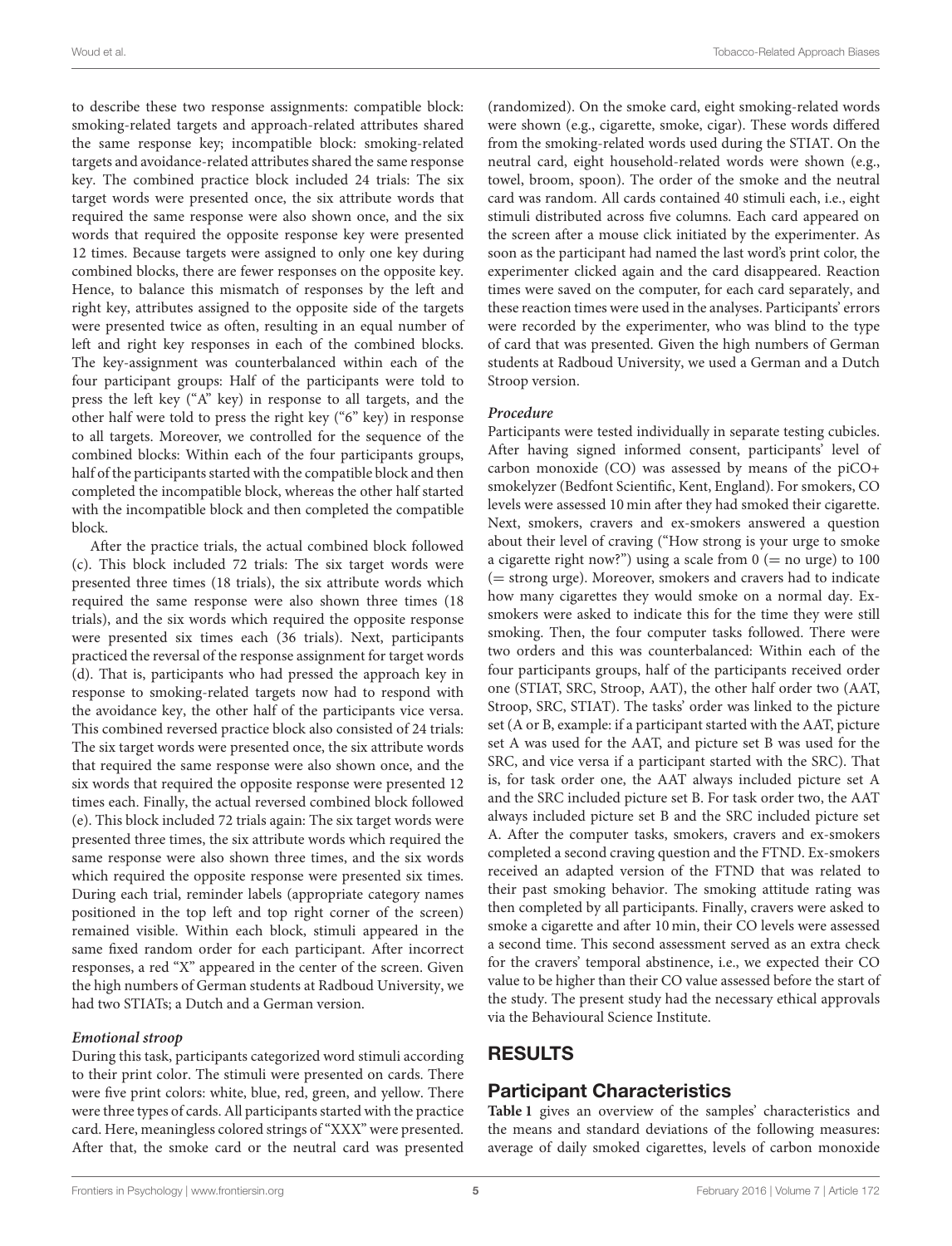(CO) pre study, craving pre and post-study, and scores on the Fagerström Test for Nicotine Dependence (FTND). A chi-square test revealed that the four groups did not differ concerning gender,  $\chi^2_{(3)}$  = 4.84,  $p$  = 0.18. Univariate ANOVAs were conducted to examine the following baseline measures (please note that not all groups were involved in all comparisons): Age,  $F_{(3, 217)} = 7.81, p \le 0.001, \text{ eta}^2 = 0.1; \text{ Average of daily}$ smoked cigarettes,  $F_{(2, 161)} = 0.51$ ,  $p = 0.6$ ; CO levels pre study,  $F_{(3, 202)} = 94.91, p < 0.001, \text{ eta}^2 = 0.59; \text{ Crawing pre}$ study,  $F_{(2, 160)} = 91.2$ ,  $p < 0.001$ , eta<sup>2</sup> = 0.53; FTND scores,  $F_{(2, 161)} = 7.84, p < 0.01, \text{eta}^2 = 0.09.$ 

These outcomes were treated as follows: For age, we repeated the main analyses (i.e., for the AAT, SRC, STIAT, and Stroop) including age as a covariate. This did not change the results, and thus for clarity and given the lack of specific hypotheses regarding age, we report unadjusted analyses without this covariate, and did not analyse this baseline imbalance further. Hence, for the sake of brevity, we report all analyses without this factor. Moreover, we did not further analyze FTND scores, given the fact that the ex-smokers' score is a retrospectively assessed score and thus not an optimal measure. However, we did further examine the findings concerning the CO levels and craving scores pre study. Regarding the pre study CO levels, Bonferroni posthoc tests including all four groups (i.e., smokers, non-smokers, cravers, ex-smokers) revealed that all group comparisons were significant ( $p's < 0.002$ ), except for the non-smokers vs. exsmokers comparison ( $p = 1$ ). Regarding the craving scores pre study, Bonferroni post-hoc tests including smokers, cravers, and ex-smokers revealed significant differences for all three comparisons,  $p's < 0.03$ .

## Craving Over the Course of the Study

We also assessed participants' level of craving over the course of the study. A repeated-measures ANOVA including the betweensubjects factor Group (smokers, cravers, ex-smokers) and the within-subjects factor Time (craving pre, craving post) revealed a significant main effect of Time,  $F_{(1, 158)} = 23.88$ ,  $p < 0.001$ ,  $eta^2 = 0.13$ , and Group,  $F_{(2, 158)} = 99.91$ ,  $p < 0.001$ , eta<sup>2</sup> = 0.56. Moreover, there was a marginally significant Time x Group interaction;  $F_{(2, 158)} = 2.79$ ,  $p = 0.065$ , eta<sup>2</sup> = 0.03. This interaction was further examined by three paired-samples ttests, i.e., one for each group comparing craving scores pre vs. post: smokers:  $t_{(56)} = 3.86$ ,  $p < 0.001$ ; cravers:  $t_{(51)} = 2.76$ ,  $p \sim 0.01$ ; ex-smokers:  $t_{(51)} = 1.92$ ,  $p = 0.06$ . Following this, smokers' and cravers' level of craving significantly increased over the course of the study. In the group of ex-smokers, this increase was marginally significant, although it would no longer be after application of a Bonferroni correction (for means and standard deviations, see **[Table 1](#page-6-0)**).

## Analyses Approach-Avoidance Biases

For the analyses of the AAT, SRC, and STIAT, the effects of potential outliers were corrected by computing the median reaction time (RT) of each participant. Thus, the means reported below are means of medians.

# Approach Avoidance Task (AAT)

The analysis included only trials during which a participant pushed or pulled the joystick all the way into the right direction within one movement. As a first step, we examined the groups' error trials by means of a univariate ANOVA. Results showed that the groups did not differ here:  $F_{(3, 217)} = 1.64$ ,  $p = 0.18$ (smokers:  $M = 0.05$ ,  $SD = 0.04$ ; non-smokers:  $M = 0.05$ ,  $SD =$ 0.05; cravers:  $M = 0.07$ ,  $SD = 0.09$ ; ex-smokers:  $M = 0.05$ ,  $SD =$ 0.06).

Next, a difference score per participant was calculated. As a first step, RTs of pull movements were subtracted from RTs of push movements, for both picture types (i.e., smoking and control). As such, a positive difference score reflects an approach bias. After that, we subtracted the control pictures' difference score from that of smoking-related pictures. Here, a positive difference score indicates a stronger approach bias toward smoking-related pictures. Finally, participants with an error percentage greater than 20% were excluded from the analysis (non-smokers  $n = 2$ , cravers  $n = 3$ , ex-smokers  $n = 2$ ).

To analyze the AAT data, a univariate ANOVA was conducted with Group (smokers, non-smokers, cravers, ex-smokers) and Order Tasks (one, two) as between-subjects factor, and the overall difference score as dependent variable. Of most interest was the main effect of Group. However, this effect did not reach significance,  $F_{(3, 206)} = 0.9$ ,  $p = 0.44$ . As such, the groups did not differ in their approach-avoidance responses toward smokingrelated and control pictures (for an overview of means, standard deviations and n's per group, see **[Table 2](#page-6-1)**) [2](#page-5-0) .

## Stimulus Response Compatibility (SRC) task

As a first step, we examined the groups' error scores by means of a Univariate ANOVA. Results showed that the groups did not differ here:  $F_{(3, 216)} = 0.41$ ,  $p = 0.75$  (smokers:  $M = 0.06$ , SD = 0.04; non-smokers:  $M = 0.06$ ,  $SD = 0.04$ ; cravers:  $M = 0.06$ ,  $SD$  $= 0.04$ ; ex-smokers:  $M = 0.07$ ,  $SD = 0.05$ ). Based on this error check, we excluded two participants from the analysis because their error percentage was greater than 20% (smokers:  $n = 1$ , exsmokers:  $n = 1$ ). To analyze the RT data, we subtracted RTs of the compatible block from RTs of the incompatible block. As such, a positive difference score indicates faster approach of smokingrelated pictures. Next, we conducted a univariate ANOVA with

<span id="page-5-0"></span> $^2\rm{For}$  the sake of clarity, we only report the outcome of main interest in the text. Hence, please find the additional outcomes here (i.e., main effects and interactions) of the analyses of the AAT, SRC, STIAT and Stroop data: AAT: Order Tasks,  $F_{(1, 206)} = 0.25$ ,  $p = 0.62$ , Group × Order Tasks,  $F_{(3, 206)} = 0.89$ ,  $p = 0.45$ . SRC: Order Tasks,  $F_{(1, 202)} = 0.49$ ,  $p = 0.49$ , Order SRC,  $F_{(1, 202)} = 0.41$ ,  $p = 0.52$ , Group  $\times$  Order Tasks,  $F_{(3, 202)} = 1.59$ ,  $p = 0.19$ , Group  $\times$  SRC order,  $F_{(3, 202)} = 2.88$ ,  $p = 0.04$ , eta<sup>2</sup> = 0.04, Order Tasks × SRC Order,  $F_{(1, 202)} = 0.02$ ,  $p = 0.9$ , Group × Order Tasks × SRC Order,  $F_{(3, 202)} = 0.59$ ,  $p = 0.63$ . STIAT: Order Tasks,  $F_{(1, 202)} = 4.1$ ,  $p = 0.04$ , eta<sup>2</sup> = 0.02, STIAT Order,  $F_{(1, 202)} = 1.1$ ,  $p = 0.3$ , Group × Order Tasks,  $F_{(3, 202)} = 0.64$ ,  $p = 0.59$ , Group × STIAT Order,  $F_{(3, 202)} = 4.43$ ,  $p < 0.01$ , eta<sup>2</sup> = 0.06, Order Tasks × STIAT Order,  $F_{(1, 202)} = 18.62$ ,  $p < 0.001$ , eta<sup>2</sup> = 0.08, Group × Order Tasks × STIAT Order,  $F_{(3, 202)} = 4.13$ ,  $p < 0.01$ , eta<sup>2</sup> = 0.06. Stroop: Order Tasks,  $F_{(1, 192)} = 0.56$ ,  $p = 0.45$ , Order Stroop,  $F_{(1, 192)} = 14.32$ ,  $p < 0.001$ , eta<sup>2</sup> = 0.07, Group × Order Tasks,  $F_{(3, 192)} = 0.53$ ,  $p = 0.67$ , Group  $\times$  Order Stroop,  $F_{(3, 192)} = 3.87$ ,  $p = 0.01$ , eta<sup>2</sup> = 0.06, Order Tasks × Order Stroop,  $F_{(1, 192)} = 0.48$ ,  $p = 0.49$ , Group × Order Tasks  $\times$  Order Stroop,  $F_{(3, 192)} = 2.51, p = 0.6, \text{eta}^2 = 0.04.$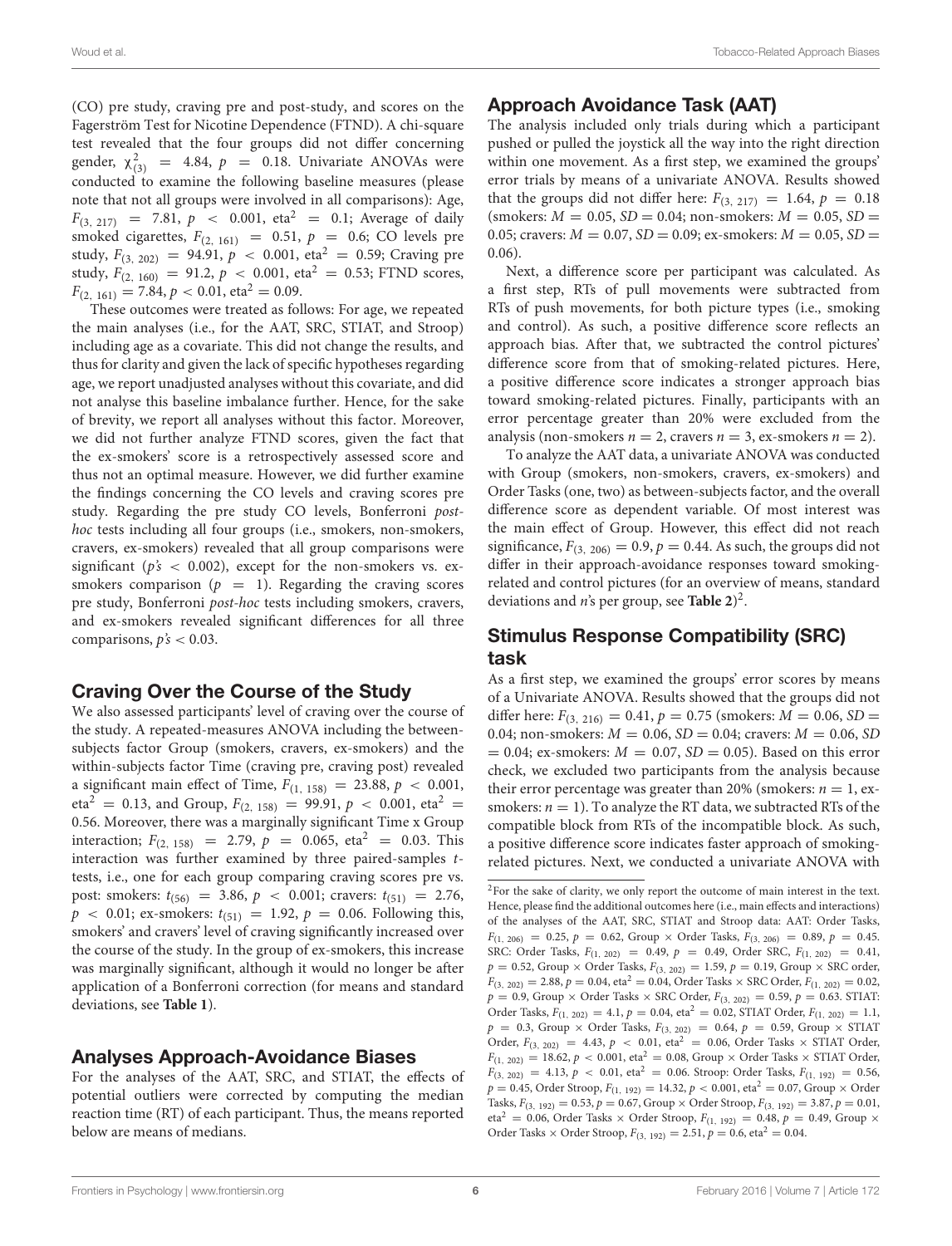#### <span id="page-6-0"></span>TABLE 1 | Descriptives of the four groups.

|             | Gender:<br>f/m | Age              | Average daily<br>smoking | CO levels pre    | CO levels post   | Craving pre study | Craving post-study | <b>FTND</b>     |
|-------------|----------------|------------------|--------------------------|------------------|------------------|-------------------|--------------------|-----------------|
| Group       |                | M(SD, n)         | M(SD, n)                 | M(SD, n)         | M(SD, n)         | M (SD, n          | M (SD, n           | M(SD, n)        |
| Smokers     | 39/19          | 22.28 (2.55, 58) | 12.59 (4.83, 58)         | 17.02 (8.65, 58) |                  | 20.37 (23.97, 57) | 31.75 (25.5, 57)   | 5.26(1.63, 58)  |
| Cravers     | 31/21          | 22.88 (3.72 52)  | 12.94 (6.2, 52)          | 7.02(5.3, 52)    | 11.16 (6.01, 49) | 58.98 (20.83, 52) | 65.63 (22.28, 52)  | 5.38(1.33, 52)  |
| Ex-smokers  | 37/17          | 23.57 (3.59, 54) | 13.70 (6.69, 54)         | 2.41(1.12, 39)   |                  | 10.1 (11.09, 52)  | 13.08 (17.41, 52)  | 4.43 (1.06, 54) |
| Non-smokers | 45/12          | 20.88 (2.23, 57) |                          | 1.77 (0.82, 57)  |                  |                   |                    |                 |

CO levels pre: Levels of carbon monoxide (CO) assessed before the study (please note Footnote 1); CO levels post: Levels of carbon monoxide (CO) assessed again in cravers after the study; Average daily smoking: Average of daily smoked cigarettes for smokers, cravers and ex-smokers (retrospective); Craving pre study: Levels of cigarette craving in smokers, cravers and ex-smokers before the study; Craving post-study: Levels of cigarette craving in smokers, cravers and ex-smokers after the study; FTND: Mean sum score of the Fargerström Test for Nicotine Dependence (FTND) in smokers, cravers, and ex-smokers (retrospective).

<span id="page-6-1"></span>

| <b>Task</b>  | Group          | Score 1 M (SD) | Score 2 M (SD) | Overall difference score M (SD) | n  |
|--------------|----------------|----------------|----------------|---------------------------------|----|
| AAT          | <b>Smokers</b> | $-17(78)$      | $-14(65)$      | $-3(76)$                        | 58 |
|              | Cravers        | $-0.7(54)$     | $-19(48)$      | 19 (61)                         | 49 |
|              | Ex-smokers     | $-13(69)$      | $-17(60)$      | 4(69)                           | 52 |
|              | Non-smokers    | $-14(76)$      | $-18(60)$      | 4(83)                           | 55 |
| <b>SRC</b>   | Smokers        | 760 (146)      | 843 (169)      | 83 (114)                        | 56 |
|              | Cravers        | 796 (119)      | 901 (221)      | 106 (147)                       | 52 |
|              | Ex-smokers     | 838 (179)      | 887 (222)      | 49 (143)                        | 53 |
|              | Non-smokers    | 770 (121)      | 823 (156)      | 52 (104)                        | 57 |
| <b>STIAT</b> | Smokers        | 588 (89)       | 594 (74)       | 6(92)                           | 57 |
|              | Cravers        | 594 (87)       | 641 (100)      | 47 (86)                         | 52 |
|              | Ex-smokers     | 614 (85)       | 623 (79)       | 9(103)                          | 53 |
|              | Non-smokers    | 594 (78)       | 577 (64)       | $-17(60)$                       | 56 |
| Stroop       | Smokers        | 27898 (4829)   | 26411 (4434)   | 1487 (2634)                     | 57 |
|              | Cravers        | 31644 (7757)   | 29116 (4398)   | 2528 (6965)                     | 46 |
|              | Ex-smokers     | 28224 (4858)   | 26437 (4853)   | 1787 (2634)                     | 50 |
|              | Non-smokers    | 31601 (12206)  | 29537 (9761)   | 2064 (15419)                    | 55 |

AAT, Approach Avoidance Task; Score 1, RTs push movements -RTs pull movements smoke pictures; Score 2, RTs push movements --RTs pull movements control pictures; Overall difference score, Score 1–Score 2, i.e., a positive difference score indicates a stronger approach bias toward smoking-related pictures. SRC: Score 1, Compatible block (manikin approaches smoking-related pictures and avoid control pictures); Score 2, Incompatible block (manikin avoids smoking-related pictures and approaches control pictures); Overall difference score, Incompatible block—compatible block, i.e., a positive difference score indicates faster approach of smoking-related pictures. STIAT: Score 1, Compatible block (smoking-related targets and approach-related attributes shared the same response key); Score 2, Incompatible block (smoking-related targets and avoidance-related attributes shared the same response key); Overall difference score, Incompatible block—compatible block, i.e., a positive difference score indicates faster approach-related associations toward smokingrelated pictures. Stroop: Score 1, RTs smoke card; Score 2, RTs neutral card; Overall difference score, Score 1 - Score 2, i.e., a positive difference score indicates a greater interference for smoking-related stimuli.

Group (smokers, non-smokers, cravers, ex-smokers), Order SRC (compatible-incompatible, incompatible-compatible) and Order Tasks (one, two) as between-subjects factor, and the difference score as dependent variable. Of most interest here was the main effect of Group. Results showed that this effect was marginally significant,  $F_{(3, 202)} = 2.24$ ,  $p = 0.085$ , eta<sup>2</sup> = 0.03. However, post-hoc Bonferroni tests revealed that none of the between-group comparisons were significant ( $p's > 0.05$ ). As such, the groups did not differ in their approach-avoidance responses toward smoking-related and control pictures (for an overview of means, standard deviations and n's per group, see **[Table 2](#page-6-1)**).

# Single Target Implicit Association Test (STIAT)

As a first step, we examined the groups' error score by means of a Univariate ANOVA. Results showed that the groups did not differ here:  $F_{(3, 216)} = 1.31, p = 0.27$  (smokers:  $M =$ 0.04,  $SD = 0.03$ ; non-smokers:  $M = 0.05$ ,  $SD = 0.04$ ; cravers:  $M = 0.04$ ,  $SD = 0.04$ ; ex-smokers:  $M = 0.04$ ,  $SD = 0.04$ ). Based on this error check, we excluded two participants from the analysis because their error percentage was greater than 20% (non-smokers:  $n = 1$ , ex-smokers:  $n = 1$ ). To analyze the RT data, we subtracted RTs of the compatible block from RTs of the incompatible block. As such, a positive difference score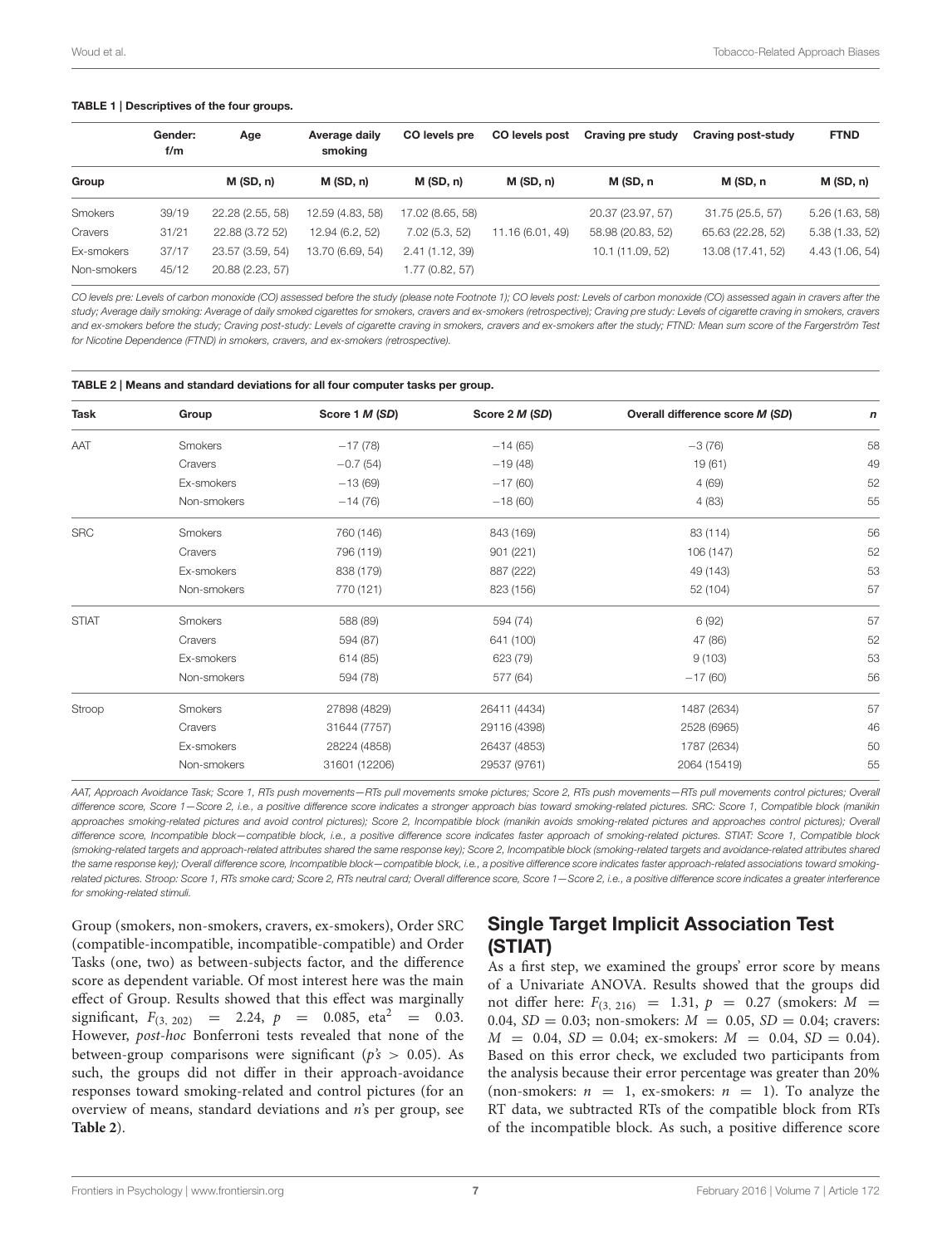indicates faster approach-related associations toward smokingrelated pictures. Next, we conducted a univariate ANOVA with Group (smokers, non-smokers, cravers, ex-smokers), Order STIAT (compatible-incompatible, incompatible-compatible) and Order Tasks (one, two) as between-subjects factor, and the difference score as dependent variable. Of most interest here was the main effect of Group. Results showed that this effect was significant,  $F_{(3, 202)} = 5.74$ ,  $p < 0.01$ , eta<sup>2</sup> = 0.08. Post-hoc Bonferroni tests revealed the following: cravers vs. non-smokers:  $p < 0.001$ , cravers vs. smokers:  $p = 0.051$ , cravers vs. ex-smokers:  $p = 0.094$ . None of the other comparison reached significance  $(p's > 0.05)$ . Following this, cravers had a stronger approach-bias toward smoking-related cues than smokers, non-smokers and exsmokers (for an overview of means, standard deviations and *n*'s per group, see **[Table 2](#page-6-1)**).

# Attentional Bias

### Emotional Stroop

Prior to the analysis, a difference score was calculated per participant. Here, we only used RTs of the neutral card and the smoke card, not the practice card including the meaningless colored "XXX" strings. More precisely, RTs of the neutral card were subtracted from RTs of the smoke card. As such, a positive difference score indicates greater interference for smoking-related stimuli. We excluded 6 participants because their difference score deviated more than 3 SD from their group's mean difference score (non-smokers  $n = 2$ , cravers  $n = 4$ ). We conducted a univariate ANOVA including the between-subjects factor Group (smokers, non-smokers, cravers, ex-smokers), Order Stroop Card (smoke-neutral, neutral-smoke) and Order Tasks (one, two), and the difference score as dependent variable. Of main interest here was the main effect of Group. However, results showed that this effect was not significant,  $F_{(3, 192)} = 0.4 \, p = 0.75$ . As such, there were no group differences concerning the interference of smoking-related vs. neutral stimuli (for an overview of means, standard deviations and n's per group, see **[Table 2](#page-6-1)**).

### Ratings Explicit Attitudes Toward Smoking

Prior to analysis, scores on the eight adjective pairs were collapsed into one overall score. Here, higher sum scores signal a more negative attitude toward smoking. To investigate whether the groups differed concerning their explicit attitude toward smoking, a univariate ANOVA was conducted with Group (smokers, non-smokers, cravers, ex-smokers) as betweensubjects factor and the collapsed attitude sum score as dependent variable. Results showed a significant main effect of Group,  $F_{(3, 217)} = 52.32, p < 0.001, \text{ eta}^2 = 0.42$ . Post-hoc Bonferroni tests revealed significant results for all group comparisons  $(p's)$  $\epsilon$  0.01), except for the smoker vs. craver comparison,  $p = 0.1$  $(smokes: M = 33.66, SD = 4.47; non-smokes: M = 45.7, SD =$ 6.65; cravers:  $M = 33.82$ ,  $SD = 5.68$ ; ex-smokers:  $M = 38.11$ , SD  $= 6.41$ ). Moreover, one sample *t*-tests showed that all four group means deviated significant from zero,  $p's < 0.001$ . This result pattern generally shows that non-smokers have the most negative attitude toward smoking, followed by ex-smokers, smokers, and cravers.

#### **Correlations**

Across the group of smokers, cravers, and ex-smokers, correlations were calculated for the following measures: AAT, SRC, STIAT, Stroop, explicit attitudes toward smoking, daily smoking, FTND scores, urge pre study, urge post-study. **[Table 3](#page-8-0)** gives an overview of these findings. We particularly expected to find positive correlations between tobacco-related approach and attentional biases. However, there were only two marginally significant correlations, i.e., between the AAT and the STIAT  $(r = 0.15)$ , showing that the stronger the approach bias toward smoking-related pictures on the AAT, the stronger the approach-associations toward smoking-related words on the STIAT; and between the SRC and the Stroop ( $r = 0.15$ ), showing that the stronger the approach bias toward smoking-related pictures on the SRC, the greater the smoking-related attentional bias on the Stroop. When looking at the correlations including explicit attitudes toward smoking, daily smoking, FTND scores, urge pre study, urge post-study, we found the following: Both the AAT and the SRC correlated significantly with explicit smoking attitudes ( $r = -0.15$ , marginally significant, and  $r = -0.18$ ), showing that the stronger the approach bias toward smoking-related pictures, the less negative participants' attitude toward smoking was. Moreover, there was a marginally significant correlation between the Stroop and FTND scores  $(r = 0.16)$ , indicating that the greater the smoking-related attentional bias on the Stroop, the higher participants' levels of nicotine dependence. Urge assesed before and after the computer tasks correlated with the STIAT (urge pre:  $r = 0.27$ , urge post:  $r = 0.25$ ), and the Stroop (urge post:  $r = 0.17$ ), showing that the higher levels of urge, the stronger the approach-associations toward smoking-related words on the STIAT, and the stronger the smoking-related attentional bias on the Stroop. Please note, however, that most of the correlations would not remain significant after controlling for multiple comparisons.

# **DISCUSSION**

The present study examined the role of approach and attentional biases in tobacco dependence. We tested four groups, namely smokers, cravers, ex-smokers, and non-smokers. The following tasks were employed: To assess approach-related biases, we used the Approach Avoidance Task (AAT), the Stimulus Response Compatibility Task (SRC), and a Single Target Implicit Association Test (STIAT). A modified Stroop including smokingrelated words was administered to assess attentional biases. Moreover, we assessed explicit attitudes toward smoking and levels of craving over the course of the study. We expected to find strong tobacco-related approach and attentional biases in smokers and cravers compared to ex-smokers and nonsmokers. However, the general pattern of results did not confirm these expectations. Approach responses assessed during the AAT and SRC did not differ between groups. Moreover, the Stroop did not show the expected interference effect. Regarding the data of the STIAT, results were partly in line with our expectations: Cravers showed stronger approach associations toward smoking-related cues, whereas non-smokers showed stronger avoidance associations. However, no such differences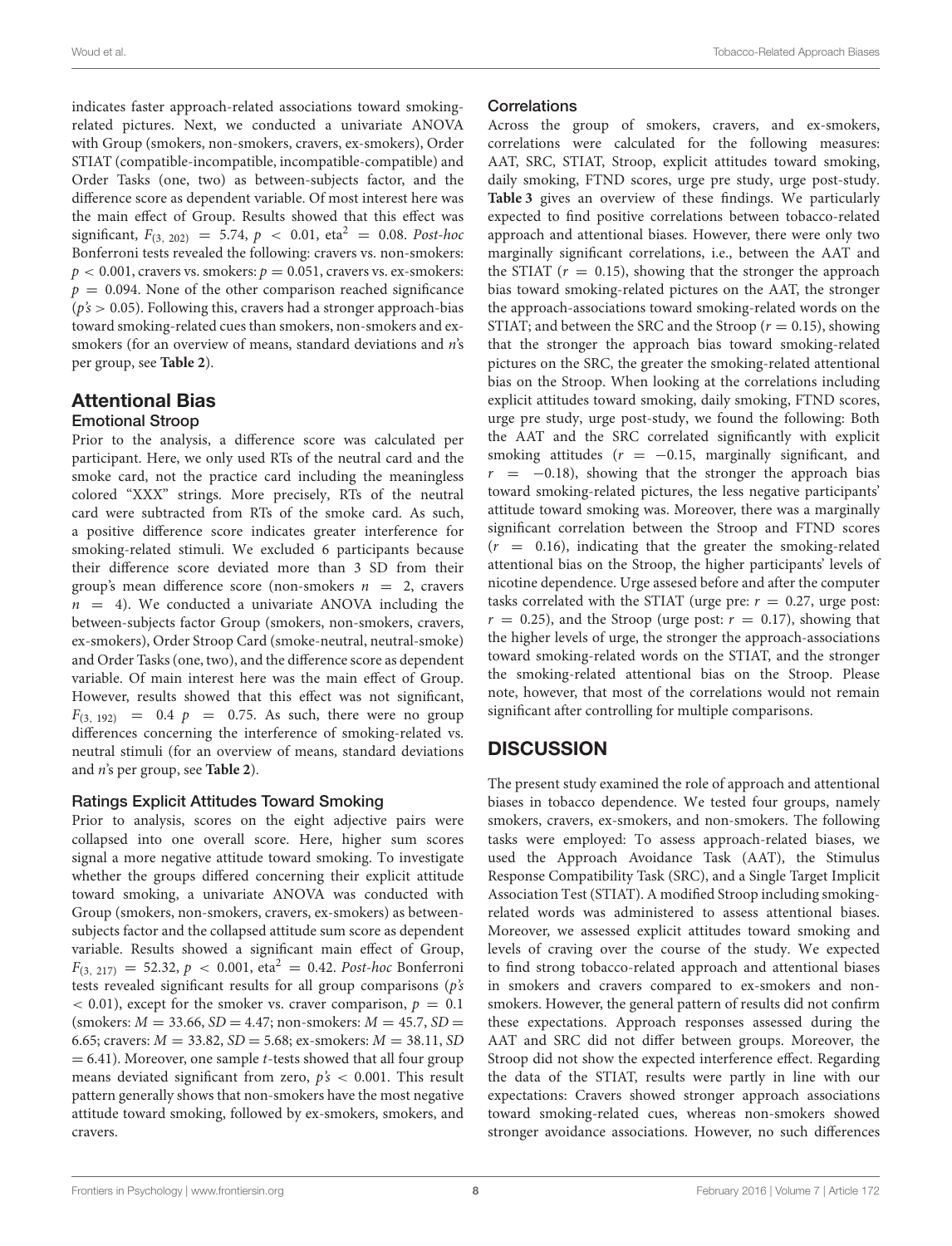|                       |                      | $\overline{2}$           | 3                        | 4                   | 5                        | 6                   | 7                              | 8        |
|-----------------------|----------------------|--------------------------|--------------------------|---------------------|--------------------------|---------------------|--------------------------------|----------|
| 1. AAT                |                      |                          |                          |                     |                          |                     |                                |          |
| 2. SRC                | $-0.05$              | $\overline{\phantom{0}}$ |                          |                     |                          |                     |                                |          |
| 3. STIAT              | $0.15$ <sup>#</sup>  | 0.07                     | $\overline{\phantom{m}}$ |                     |                          |                     |                                |          |
| 4. Stroop             | $-0.04$              | $0.15^{#}$               | $-0.02$                  |                     |                          |                     |                                |          |
| 5. Explicit attitudes | $-0.15$ <sup>#</sup> | $-0.18*$                 | $-0.13$                  | $-0.07$             | $\overline{\phantom{0}}$ |                     |                                |          |
| 6. Daily smoking      | 0.06                 | $-0.02$                  | 0.05                     | $-0.05$             | $0.14$ <sup>#</sup>      | $\qquad \qquad =$   |                                |          |
| 7. FTND               | $-0.1$               | 0.00                     | 0.02                     | $0.16$ <sup>#</sup> | $-0.00$                  | 0.02                | $\qquad \qquad \longleftarrow$ |          |
| 8. Urge pre-study     | 0.07                 | 0.09                     | $0.27***$                | 0.13                | $-0.19*$                 | $0.14$ <sup>#</sup> | $0.24**$                       |          |
| 9. Urge post-study    | 0.12                 | 0.1                      | $0.25**$                 | $0.17*$             | $-0.29***$               | 0.07                | $0.28**$                       | $0.82**$ |
|                       |                      |                          |                          |                     |                          |                     |                                |          |

<span id="page-8-0"></span>TABLE 3 | Correlations between AAT, SRC, STIAT, Stroop, explicit attitudes, daily smoking, FTND, urge pre-study, and urge post-study in smokers, cravers, and ex-smokers ( $N = 226$ ).

AAT, Approach-Avoidance Task (difference score smoke-related pictures -difference score control pictures); SRC, Stimulus Response Compatibility (incompatible–compatible); STIAT, Single Target Implicit Association Test (incompatible—compatible); Daily smoking, cigarettes per day; FTND, Fagerström Test for Nicotine Dependence.

 $^{\#}p < 0.100, \,^{\ast}p < 0.05, \,^{\ast\ast}p < 0.01, \,^{\ast\ast\ast}p < 0.001.$ 

in approach-avoidance associations were found in smokers and ex-smokers. Generally, correlational analyses did not reveal the expected positive correlations between tobacco-related approach and attentional biases among smokers, cravers, and ex-smokers. However, we did find some patterns that are in line with the theory, e.g., the stronger the approach bias toward smokingrelated pictures, the stronger the smoking-related approach associations. Regarding the assessment of participants' explicit smoking-related attitudes, results were generally indicative of a negative attitude toward smoking, with non-smokers and exsmokers having the most negative attitudes toward smoking. Finally, results showed that smokers' and cravers' level of craving significantly increased over the course of the study. In the group of ex-smokers, this increase was marginally significant.

To summarize, our data do not provide strong evidence for the role of approach and attentional biases in tobacco dependency, except for findings on the STIAT. Given the large sample size of each group, a lack of statistical power does not seem to be a likely explanation. Hence, a closer inspection of the tested groups, the tasks and their stimuli could help to understand these nullfindings. Regarding the groups, their average smoking behavior is the first index to check and compare. Across our groups, smokers, cravers, and ex-smokers smoked 12–13 cigarettes a day. These scores are rather low when comparing them, for example, with the samples tested by [Wiers C. E. et al. \(2013\)](#page-10-17): In that study, smokers and ex-smokers reported an average between 22 and 24 cigarettes a day. Thus, one could argue that our groups were not "smoking enough" in order to show tobaccorelated approach and attentional biases. However, other studies found such biases in samples that exhibited a similar smoking behavior than ours (e.g., [Munafò et al., 2003;](#page-10-24) [Bradley et al.,](#page-9-5) [2004;](#page-9-5) [Mogg et al., 2005\)](#page-10-10). Moreover, in our study, smokers and cravers were supposed to be active smokers for at least two years. Another index, i.e., the groups' score on the Fargerström Test of Nicotine Dependence (FTND), is also rather inconclusive. Our groups scored around five on the FTND, which does not deviate much from the values in other studies (e.g., [Munafò et al.,](#page-10-24) [2003;](#page-10-24) [Bradley et al., 2008;](#page-9-6) [Wiers C. E. et al., 2013\)](#page-10-17). To conclude, the sample's general smoking-related characteristics match with

other studies, and thus do not provide a sufficient explanation for the null-findings. Regarding the tasks we employed, we used well-established tasks in the context of tobacco-related approach and attentional biases (i.e., AAT, SRC; STIAT, and emotional Stroop). The AAT is a rather novel task for this specific type of addictive behavior. However, it has been proven successful in the assessment of alcohol-related approach biases (e.g., Palfai and Ostafin, [2003;](#page-10-13) [Wiers et al., 2010,](#page-10-14) [2011;](#page-10-15) [Eberl et al., 2013;](#page-9-7) [Kersbergen et al., 2015\)](#page-10-16). Therefore, given the fact we tapped into similar processes (i.e., approach biases), in combination with the successful results reported by the three previous studies [\(Wiers C. E. et al., 2013;](#page-10-17) [Larsen et al., 2014;](#page-10-19) [Machulska et al.,](#page-10-18) [2015\)](#page-10-18), the AAT seemed a promising instrument. Only the STIAT provided results that partly supported our predictions. That is, we found stronger approach associations toward smoking-related cues in cravers, whereas stronger avoidance associations were found in non-smokers. From a theoretical perspective, this is in line with assumptions put forward by dual process models of addiction (e.g., [Deutsch and Strack, 2006;](#page-9-1) [Wiers et al., 2007\)](#page-10-2) and the incentive-sensitization model [\(Robinson and Berridge,](#page-10-3) [1993,](#page-10-3) [2003,](#page-10-4) [2008\)](#page-10-5): For cravers who were deprived of smoking, smoking-related cues had a high incentive salience, which in turn automatically elicited an approach association. For nonsmokers, in contrast, for whom smoking-related cues did not have incentive salience and were rather associated with negativity and unpleasantness, smoking-related cues automatically elicited an avoidance association. Interestingly, however, our STIAT version slightly deviated from that of other STIATs as it included a high number of trials. To summarize, the details of the specific tasks used cannot explain the present null-results. Finally, the choice of stimulus material needs to be analyzed. The AAT and SRC included pictures that depicted clear smoking-related scenes or attributes, and the corresponding matched control picture. A problem with such matched control pictures could be that they were in fact "too good." That is, given their high similarity with the smoking-related pictures, they were possibly not distinctive enough. This, in combination with participants' instruction to react to the pictures as quickly as possible, could be partly responsible for not finding any differences in approach-related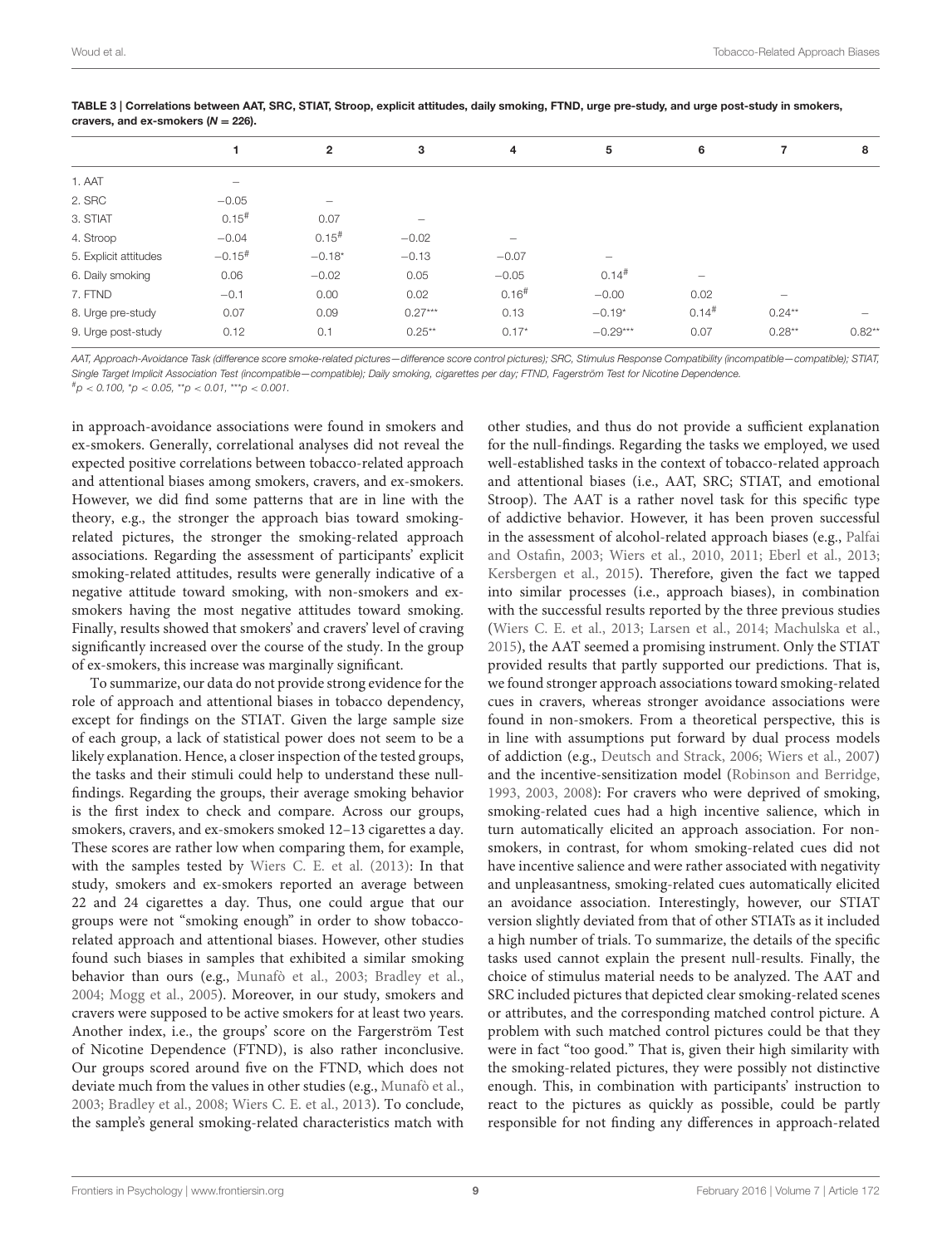response within the tested groups. Moreover, some of the pictures contained food-related objects, so the control pictures could have elicited approach tendencies too. In this context, Machulska et al. [\(2015\)](#page-10-18) suggest that it might be beneficial to use pictures that depict the commencement of smoking behavior (following findings by [Stippekohl et al., 2012,](#page-10-32) and for similar reason when using pleasant vs. unpleasant smoking-related pictures, see [Bradley et al., 2008\)](#page-9-6). Our picture set included only three of such pictures, which could partly explain the null-findings of the AAT and SRC. Finally, there are three additional limitations that could partly explain the present findings. A first limitation is the low reliability of some of the tasks we applied. Second, we did not use baseline CO levels as an inclusion criterion. Third, we cannot rule out that the smokers who were asked to smoke a cigarette prior to testing experienced a smoking-related priming effect during testing. Especially the latter two issues could have affected the results in an unfortunate manner.

To conclude, although the study has some limitations as highlighted above, the present findings remain rather puzzling. Our results neither replicate earlier findings, nor support predictions of dual process models of addiction (e.g., Deutsch and Strack, [2006;](#page-9-1) [Wiers et al., 2007\)](#page-10-2) or the incentive-sensation model [\(Robinson and Berridge, 1993,](#page-10-3) [2003,](#page-10-4) [2008\)](#page-10-5). Following this, our findings do not provide support for studies aiming to re-train approach and attentional biases, a development which has revealed promising findings in the area of alcohol addiction. Here, results showed that computerized trainings, i.e., procedures derived from "Cognitive Bias Modification" techniques (cf. [Koster et al., 2009;](#page-10-33) [Woud and Becker, 2014\)](#page-10-34), are able to reduce alcohol-related approach biases (e.g., via Alcohol-AAT-Training, AAATT). Most important, however, results showed that such trainings improve treatment outcomes even at one-year followup [\(Wiers et al., 2010,](#page-10-14) [2011;](#page-10-15) [Eberl et al., 2013;](#page-9-7) [Gladwin et al.,](#page-10-35) [2014;](#page-10-35) and for an overview of CBM-related results in addiction, see [Wiers R. W. et al., 2013\)](#page-10-36). In fact, CBM training could be

## REFERENCES

- <span id="page-9-5"></span>Bradley, B. P., Field, M., Mogg, K., and De Houwer, J. (2004). Attentional and evaluative biases for smoking cues in nicotine dependence: component processes of biases in visual orienting. Behav. Pharmacol. 15, 29–36. doi: 10.1097/00008877-200402000-00004
- <span id="page-9-6"></span>Bradley, B. P., Field, M., Healy, H., and Mogg, K. (2008). Do the affective properties of smoking-related cues influence attentional and approach biases in cigarette smokers? J. Psychopharmacol. 22, 737–745. doi: 10.1177/0269881107083844
- <span id="page-9-12"></span>Cousijn, J., Goudriaan, A. E., and Wiers, R. W. (2011). Reaching out towards cannabis: approach-bias in heavy cannabis users predicts changes in cannabis use. Addiction 106, 1667–1674. doi: 10.1111/j.1360-0443.2011. 03475.x
- <span id="page-9-10"></span>Cox, W. M., Fadardi, J. S., and Pothos, E. M. (2006). The addiction Stroop test: theoretical considerations and procedural recommendations. Psychol. Bull. 132, 443–476. doi: 10.1037/0033-2909.132.3.443
- <span id="page-9-0"></span>Creemers, H. E., Korhonen, T., Kaprio, J., Vollebergh, W. A., Ormel, J., Verhulst, F. C., et al. (2009). The role of temperament in the relationship between early onset of tobacco and cannabis use. The TRAIL Study. Drug Alcohol Depend. 104, 113–118. doi: 10.1016/j.drugalcdep.2009.04.010
- <span id="page-9-9"></span>De Houwer, J., Custers, C., and de Clerq, A. (2006). Do smokers have a negative implicit attitude towards smoking? Cogn. Emot. 20, 1274–1284. doi: 10.1080/02699930500484506

also quite useful in the context of tobacco-related biases, as they operate comparably to those reported in the alcohol literature. Indeed, one published study applied a computerized re-training in the context of tobacco dependence [\(Wittekind et al., 2014\)](#page-10-37). This study found that tobacco avoidance training reduced levels of cigarette consumption and dependence. However, the study is only a pilot study without a control group. Hence, these data should be interpreted with caution.

Following our null-findings, we suggest that future research should address a number of issues. To start with, studies should further examine the exact conditions of tobacco-related approach and avoidance biases. Moreover, this has to be examined among various relevant groups, e.g., smokers, cravers, ex-smokers, and non-smokers, while taking craving into account [\(Watson et al.,](#page-10-20) [2013\)](#page-10-20). Although the empirical evidence is rather supportive of the existence of tobacco-related biases, a few studies also found results that do not support a strong role of such biases in smoking. To illustrate, [Munafò et al. \(2003\)](#page-10-24) and [Mogg and Bradley \(2002\)](#page-10-26) did not find differences in information processing biases between abstinent smokers and non-abstinent smokers, whereas Larsen et al. [\(2014\)](#page-10-19) did not find differences in biases between smokers and non-smokers. Hence, it might be possible that there are a number of subtle, boundary conditions, which are not yet fully understood.

Taken together, we did not find the expected tobacco-related approach and attentional biases, and therefore encourage future research to advance our understanding of the nature of these phenomena.

## SUPPLEMENTARY MATERIAL

The Supplementary Material for this article can be found [online at: http://journal.frontiersin.org/article/10.3389/fpsyg.](http://journal.frontiersin.org/article/10.3389/fpsyg.2016.00172) 2016.00172

- <span id="page-9-1"></span>Deutsch, R., and Strack, F. (2006). Duality-models in social psychology: from opposing processes to interacting systems. Psychol. Inq. 17, 166–172. doi: 10.1207/s15327965pli1703\_2
- <span id="page-9-7"></span>Eberl, C., Wiers, R. W., Pawelzack, S., Rinck, M., Becker, E. S., and Lindenmeyer, J. (2013). Approach bias modification in alcohol dependence: do clinical effects replicate and for whom does it work best? Dev. Cogn. Neurosci. 4, 38–51. doi: 10.1016/j.dcn.2012.11.002
- <span id="page-9-4"></span>Field, M., and Cox, W. M. (2008). Attentional bias in addictive behaviors: a review of its development, causes, and consequences. Drug Alcohol Depend. 97, 1–20. doi: 10.1016/j.drugalcdep.2008.03.030
- <span id="page-9-11"></span>Field, M., Mogg, K., and Bradley, B. P. (2004). Eye movements to smoking-related cues: effects of nicotine deprivation. Psychopharmacology 173, 116–123. doi: 10.1007/s00213-003-1689-2
- <span id="page-9-8"></span>Greenwald, A. G., McGhee, D. E., and Schwartz, J. K. L. (1998). Measuring individual differences in implicit cognition: the Implicit Association Test. J. Pers. Soc. Psychol. 74, 1464–1480. doi: 10.1037/0022-3514.74.6.1464
- <span id="page-9-2"></span>Gladwin, T. E., Figner, B., Crone, E. A., and Wiers, R. W. (2011). Addiction, adolescence, and the integration of control and motivation. Dev. Cogn. Neurosci. 1, 364–376. doi: 10.1016/j.dcn.2011.06.008
- <span id="page-9-3"></span>Gladwin, T. E., and Figner, B. (2014). ""Hot" cognition and dual systems: introduction, criticisms, and ways forward," in Frontiers of Cognitive Psychology Series: Neuroeconomics, Judgment, and Decision Making, eds E. Wilhelms and V. F. Reyna (New York, NY: Psychological Press), 157–180.